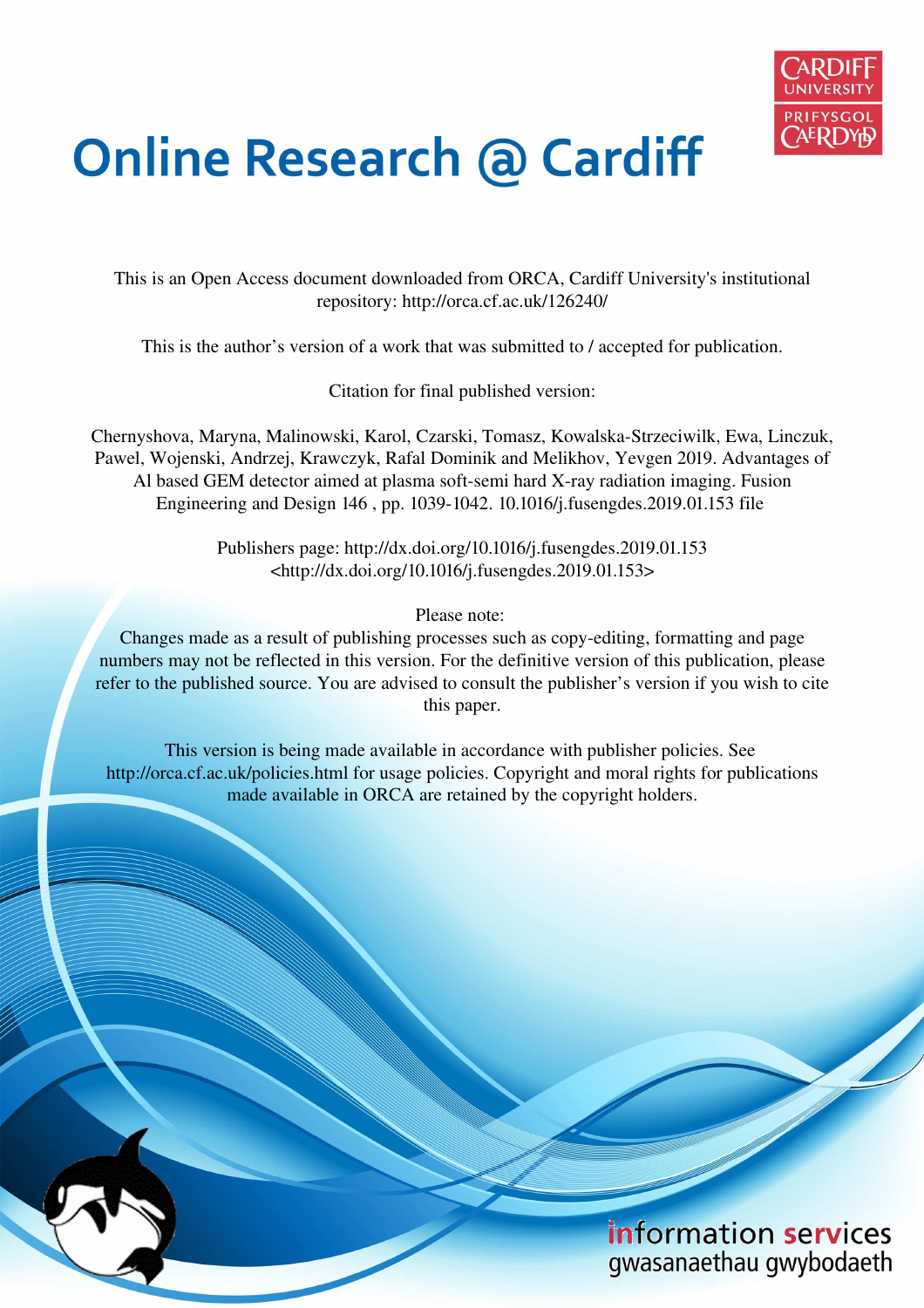# **Advantages of Al based GEM detector aimed at plasma soft−semi hard X-ray radiation imaging**

Maryna Chernyshova<sup>a</sup>, Karol Malinowski<sup>a</sup>, Tomasz Czarski<sup>a</sup>, Ewa Kowalska-Strzęciwilk<sup>a</sup>, Paweł Linczuk<sup>a,b</sup>, Andrzej Wojeński<sup>b</sup>, Rafał Dominik Krawczyk<sup>b</sup>, Yevgen Melikhov<sup>c</sup>

> *a Institute of Plasma Physics and Laser Microfusion, Warsaw, Poland <sup>b</sup>Warsaw University of Technology, Institute of Electronic Systems, Warsaw, Poland <sup>c</sup>School of Engineering, Cardiff University, Cardiff, United Kingdom*

Development of gaseous detectors, more specifically Gas Electron Multiplier (GEM) based detectors, for application at tokamak plasma radiation monitoring/imaging in Soft−Semi Hard X-ray (S−SH) region is an ongoing research activity aiming to deliver valuable information on plasma shape, magnetic configuration, non-axisymmetry phenomena of the plasma, etc. Wide radiation range and brightness of plasma radiation impose some restrictions on choice of materials in the detecting chamber, as their interaction with the incident radiation may disrupt original signals.

This work proposes usage of aluminum as GEM foils electrodes for the first time. The detector based on these foils was constructed and examined. The operational characteristics and spectral capabilities of such detector were compared with the ones based on the standard (commonly used) copper GEM foils. The laboratory tests were performed using X-ray tube and <sup>55</sup>Fe sources to examine detectors' capabilities in energy-resolved imaging. Additionally, simulations of origin and number of the generated electrons, which determine the detector signal, were performed for Al and Cu GEM foils for a wide energy range of incident photons. The experimental and modelling data demonstrated that Cu based GEM detector produces higher parasitic signal than Al one necessitating total elimination of copper from detector's chamber.

Keywords: Nuclear instruments for hot plasma diagnostics, X-ray detectors, SXR imaging, Electron multipliers (gas), Micropattern gaseous detectors, aluminum GEM foils.

# **1. Introduction**

Among gaseous detectors utilized in high energy physics, Gas Electron Multiplier (GEM) [1] detectors play a very important role being a robust tool to study different types of radiation. Recently, they have started concurring other areas of science, e.g. plasma physics application [2-7], where GEM-based imaging technique is proposed to perform advanced imaging, capable of photon energy discrimination, which can reach a very accurate spatial and sufficient temporal resolution providing lots of information on the detected radiation: impurity distribution, slow MHD, magnetic axis, magnetic reconnection, runaway electrons study, plasma shape, etc., including data processing on the fly (in realtime) usable for plasma control purposes. Since plasma radiation is characterized by its extreme brightness and wide range, the detecting part of the diagnostics has to be adjusted to experimental conditions/environment. Not only it should examine radiation correctly, but also it should ideally not bring any parasitic additional signals originating from interaction of detector elements with the incoming radiation, e.g. fluorescence emission from the photon sensitive chamber elements. Thus, the detector elements have to be designed such that they do not disrupt an original signal making any radiation diagnostics preparation a challenge.

One of the most important elements of the detector chamber is GEM foil. It is a thin perforated Kapton film with both sides covered by a metal, with a thin chromium

*\_\_\_\_\_\_\_\_\_\_\_\_\_\_\_\_\_\_\_\_\_\_\_\_\_\_\_\_\_\_\_\_\_\_\_\_\_\_\_\_\_\_\_\_\_\_\_\_\_\_\_\_\_\_\_\_\_\_\_\_\_\_\_\_\_\_\_\_\_\_\_\_\_\_\_\_\_\_\_* 

layer, 7-100 nm, beneath the metal that is used for adhesion purpose. Application of high voltage (HV) differences to both sides allows amplification of the photoelectron due to creation of high electric field in the holes of the film. Historically, copper is used as a coated metal for both sides, however, this brings a problem in particular case of tokamak plasma radiation monitoring.

Tokamak plasma radiation monitoring is an effective way to study diverse plasma phenomena that is the subject of our interest. Its photon Soft−Semi Hard (S−SH) X-ray spectrum consists of wide bremsstrahlung part mixed with the heavy impurities emission. Such a spectrum, what could be crucial for ITER, extends usually above the copper absorption edge  $(\sim 9 \text{ keV})$ , the basic material used until now for the GEM foils cladding, leading to a parasitic fluorescence signal. Very preliminary studies to adapt the GEM foils were recently launched with copperless foils [8] based on chromium adhesive layer. However, Cr  $K_{\alpha}$  line is at 5.411 keV, getting to the targeted photon energy range. In addition, the fluorescence yield is also high due to relatively high *Z*, being  $\sim 0.35$  for Cr and  $\sim 0.5$  for Cu [9], as well as photon absorption effect.

Aluminum is a promising candidate for GEM foil metal cladding for tokamak plasma imaging in S−SH Xray range. The lower absorption coefficient of Al compared to Cu above 2 keV would lead to less radiative effect for Al foil and, in addition, Al fluorescence yield is less than 0.05 [9]. In this work, for the first time to the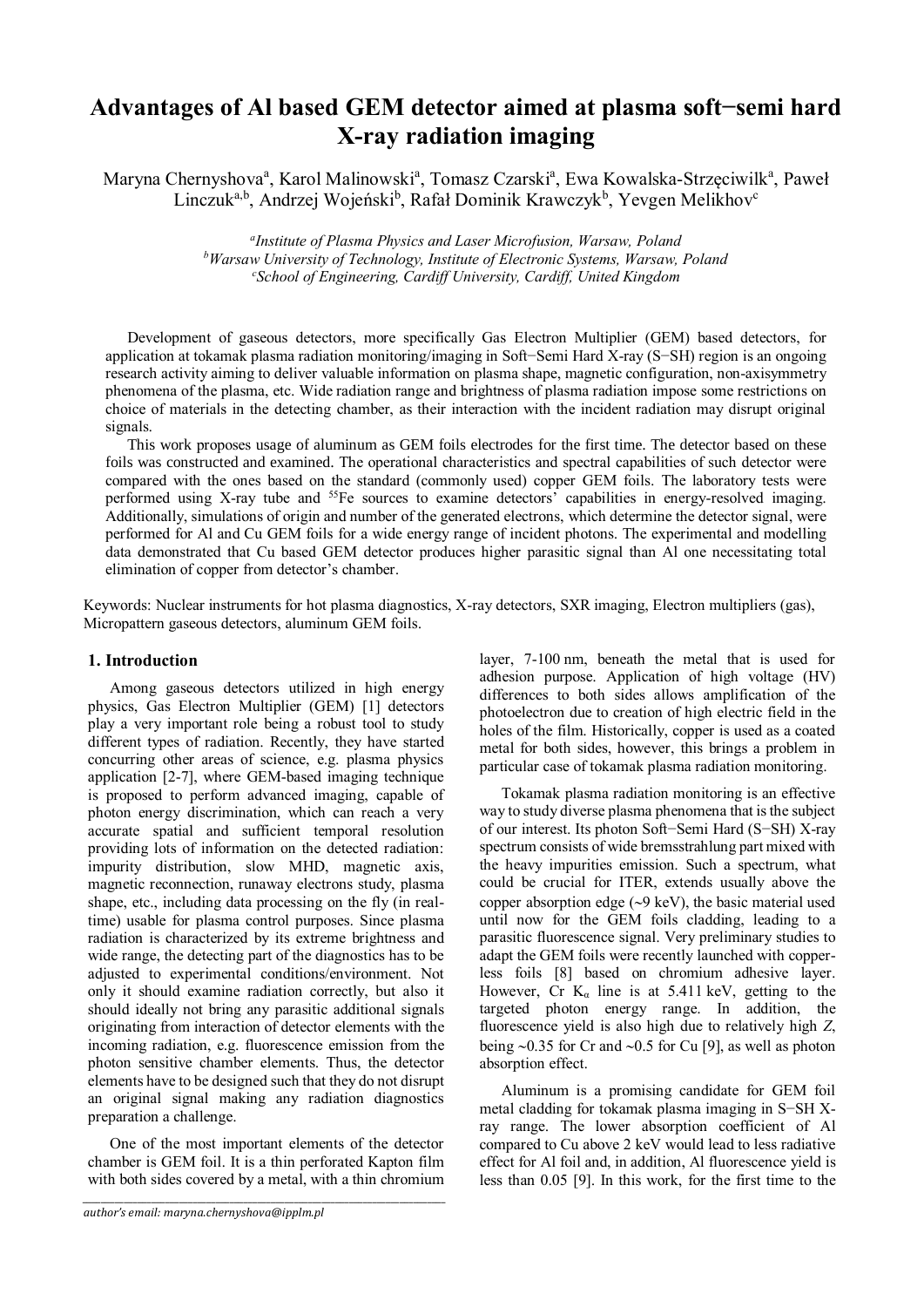best of authors' knowledge, a newly developed aluminum GEM foils (with Cr adhesion layer) are preliminarily tested with the aim of plasma S−SH X-ray radiation imaging exploitation.

# **2. Al vs. Cu GEM foils detector performances**

#### **2.1 Simulations of radiation interaction effects**

In order to compare the effects of different materials on the radiation imaging, simulations of GEM detector response were performed by GEANT4 program [10], which is a platform for the simulation of particles transition through matter using Monte Carlo methods. The simulations use the Low Energy Electromagnetic Physics model taking into account, among others, such phenomena as fluorescence and Auger electron emission in atomic deexcitation. Triple-GEM detector structure was used: drift gap (5 mm) / GEM foil 1 / transfer gap  $(2 \text{ mm})$  / GEM foil 2 / transfer gap  $(2 \text{ mm})$  / GEM foil 3 / induction gap (2 mm). Each GEM foil consisted of the following layers: metal  $(5 \mu m)/Cr$  / Kapton  $(50 \mu m)/Cr$  $/$  metal (5  $\mu$ m) with metal being either Cu or Al. Two values of Cr layer thickness were chosen: 7 nm and 100 nm, to cover for typical values reported by producers of the foils. Holes were double conical with 50  $\mu$ m/70  $\mu$ m small/large diameters, respectively, positioned hexagonally every 140  $\mu$ m. Detector's window was Mylar/Al with thicknesses of 5  $\mu$ m/0.2  $\mu$ m, respectively. Cu readout was used with  $0.5$  mm thickness. Ar/CO<sub>2</sub> mixture at the ratio 70/30 was used for both the simulations and experiment. Gas pressure was chosen to be 1013.25 hPa and temperature was 294.15 K. Incident X-rays were introduced randomly in vacuum just above the window and with the incident direction being (0,0,-1). The simulations were based on interaction of incident photons with energies from 0.1 keV to 1 MeV (120 monoenergetic logarithmically distributed points with the statistics of  $10<sup>5</sup>$  each) with the detector chamber and analyzing the created electrons in terms of their energy and place of origin. In general, two groups of electrons were considered in the analysis of results. One group is electrons created directly as a result of interaction of radiation striking the GEM detector (e.g. photoelectrons and Auger electrons), while the second group is electrons

formed secondarily as a result of interaction with fluorescent gammas, which also arise as a result of primary interactions.

Generally, in a GEM type detector, the mechanism of initiating the electron avalanche is such that as a result of the interaction of X-rays with the detector chamber (usually a photoelectric effect) several  $(\sim 2-5)$  so-called  $\delta$ electrons are created. Their energy most often corresponds to the energy of the X-ray quantum. These electrons losing energy in the gas on their way cause creation of the so-called conducting, or *primary*, electrons (e.g. for 5.9 keV photon this number is  $\sim$ 210 electrons [11]), which are multiplied in the detector and begin the electron avalanche. In the presented spectral distributions below, the energy sum of all  $\delta$ -electrons generated in a single interaction, as directly corresponding to the number of conducting (primary) electrons forming an avalanche in the GEM detector, was used.

[Fig. 1 \(](#page-2-0)a-b) show the total energy of  $\delta$ -electrons, generated in Al GEM detecting chamber by incident photons of a given energy: (a) for all the electrons except the electrons coming from fluorescence emission of the construction materials and gas, and (b) from the fluorescence X-rays only. All considered electrons were found in the drift (conversion) region as origin of incident or secondary photon interactions, anywhere in the detector photon sensitive chamber. The results for Cu GEM based detector (not presented here) are quite similar except for the higher number of electrons generated by interaction with Cu material. Intensities of the created  $\delta$ electrons vs. the X-ray photon energy are shown for two types of GEM foils: Cu and Al in [Fig. 1](#page-2-0) (c). Several times less electrons are coming from Al GEM foils than from Cu foils: at the tail of the photoeffect (from  $\sim$ 10 keV) and about two times less at the middle part of Compton's effect (several hundred keV). Whereas at  $\sim$ 2 keV Al is expected to produce about 1.5 times more electrons.

[Fig. 2](#page-3-0) shows an example of the  $\delta$ -electrons spectra for both GEM foils originated from 2.3 and 17.4 keV incident photons. Intensity of the parasitic fluorescence lines varies strongly according to the materials used in the detecting chamber. Despite slightly higher absolute intensity of Al fluorescence line as compared to Cu line,



<span id="page-2-0"></span>Fig. 1.  $\delta$ -electrons intensity map on the incident photon energy and sum of the electrons energy for Al GEM foil based detector for: (a) all electrons except the electrons coming from fluorescence emission of the construction materials and gas, (b) electrons from the fluorescence X-rays only. (c) Intensities of  $\delta$ -electrons vs. X-ray photon energy for Cu and Al GEM foils.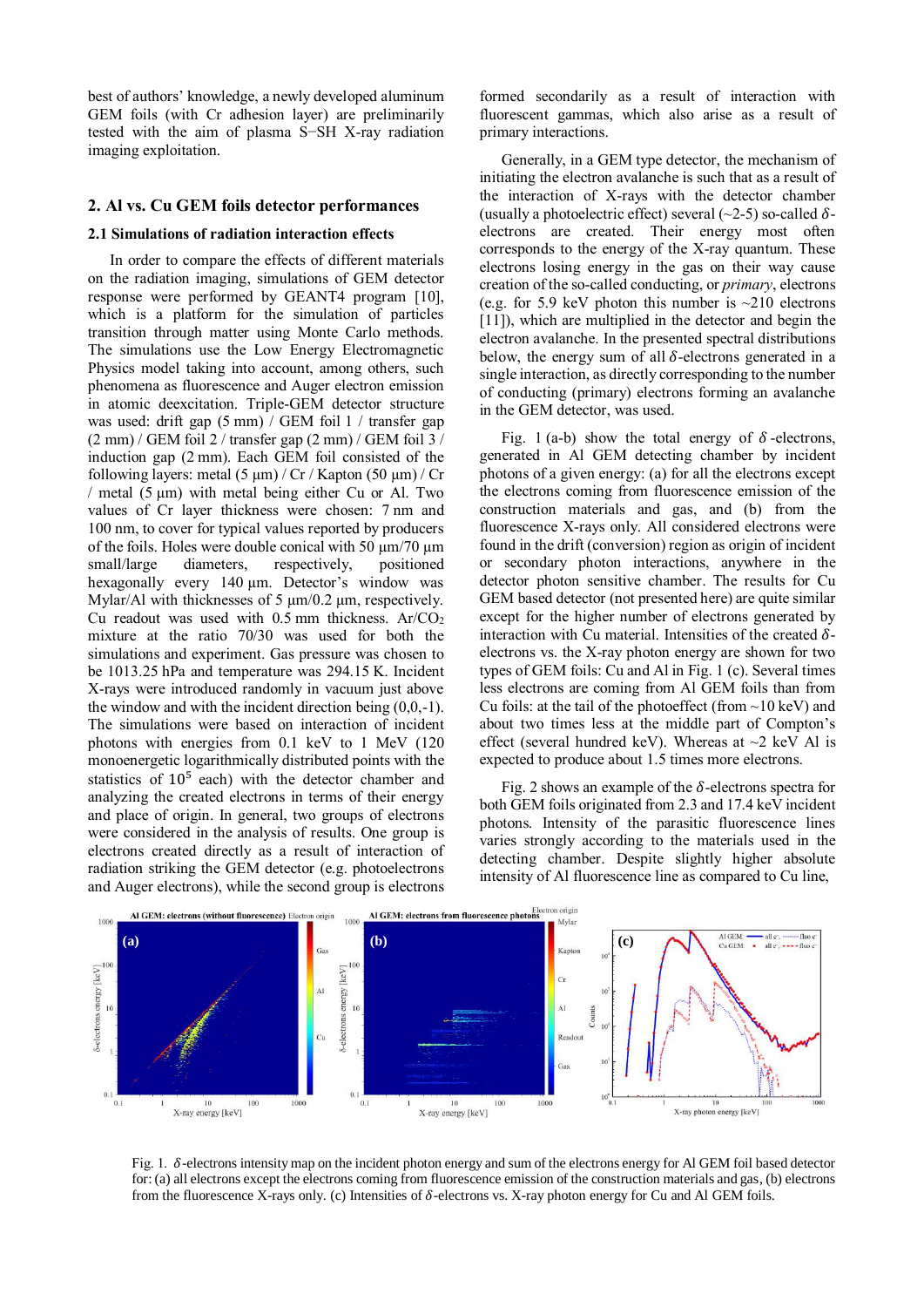

<span id="page-3-0"></span>Fig. 2. Simulations of the  $\delta$ -electrons spectra for 2.3 and 17.4 keV (Mo *L*, *K*-edges) incident photons for two GEM foils for 100 nm Cr layer.

the ratios of fluorescence lines to the corresponding excitation peaks must be compared to identify a better detector. Clearly, Al line intensity is only about 3% of the 2.3 keV gas line as compared to 60% of Cu line to the 17.4 keV gas line.

#### **2.2 Experimental tests and results**

The initial tests on constructed detectors showed that Al GEM based triple-GEM detector manifested less sustainability to high voltage than the Cu GEM one, i.e. more spontaneous discharges were noticed. That could be attributed to the foils' quality: microscope images in [Fig.](#page-3-1)  [3](#page-3-1) showed very ragged surface of Al foils with chips on holes' edges, whilst Cu foils look very smooth over the whole surface as well as around the perforations.

In order to verify the spectral performance of both detectors the X-ray tube (Mini-X Amptek X-ray tube with Au target) was used to irradiate the targets. The following targets were used for acquiring the spectra: Al, Cu, Ti, Zn, Mo, Ag (all high purity materials), Al GEM foil and Cu GEM foil. In addition, the same targets emission was measured by the XR-100SDD Amptek detector under a condition of keeping sufficiently small dead time (less than 1% for Al, Ag, Mo, GEM foils, about 4% for Ti and 10% for Zn and Cu). All the spectra were calibrated by <sup>55</sup>Fe main line (5.9 keV) which was measured before and



<span id="page-3-1"></span>Fig. 3. Optical microscope images of Al (left) and Cu (right) GEM foils.

may result from the peak position calculation as an average value from a different environment of the maximum.

[Fig. 4](#page-3-2) shows the obtained spectra for Ag, Mo, and both GEM foils targets emission measured by both GEM and SXR SDD detectors. All the gaps were kept at the same high voltage (HV) for both detectors (1200 V for drift and 600 V for transfer/induction) differing only by the potential applied to GEM foils in order to have the same charge value produced by the target emission lines in the detector chamber. For the rest of the targets the observed spectra were identical showing just *K*-series emission lines. In case of Cu GEM foil detector their energies were not enough to excite the Cu elements, but in case of Al GEM foil detector Al emission was found to be at most at the noise level for all the spectra. For Al target it was found that the radiation of the  $K_{\alpha}$  line is overlapped with the Au X-ray tube emission, which gets to the detector, so after the background subtraction the unphysical/negative count numbers were obtained. In case of Ag and Mo targets presented i[n Fig. 4](#page-3-2) (a, b), the difference in the ratio of the main peaks intensities (at  $\sim$ 3 keV and 22 keV for Ag, and  $\sim$  2.4 and 17.4 keV for Mo) is altered due to lower  $Ar/CO<sub>2</sub>$  gas efficiency for higher photon energies. It also affects significantly the low photon energy peaks (1-3 keV region) modifying the peak shape/top, being drawn to the lower energy (see Fig. 2 in [11]).

The presented results [\(Fig. 4](#page-3-2) (a, b)) expose also the undesired impact of Cu material. Even for Al GEM based detector with the only Cu origin from the readout board (6 mm away from the drift gap), Cu contributes to the overall signal (see the peaks at about 8 keV on both figures).

The results of irradiating GEM foil targets are presented i[n Fig. 4](#page-3-2) (c). Cu GEM foil spectrum exhibits the



<span id="page-3-2"></span>Fig. 4. Measured spectra for the following targets: (a) Ag, (b) Mo, and (c) Cu GEM and Al GEM foils.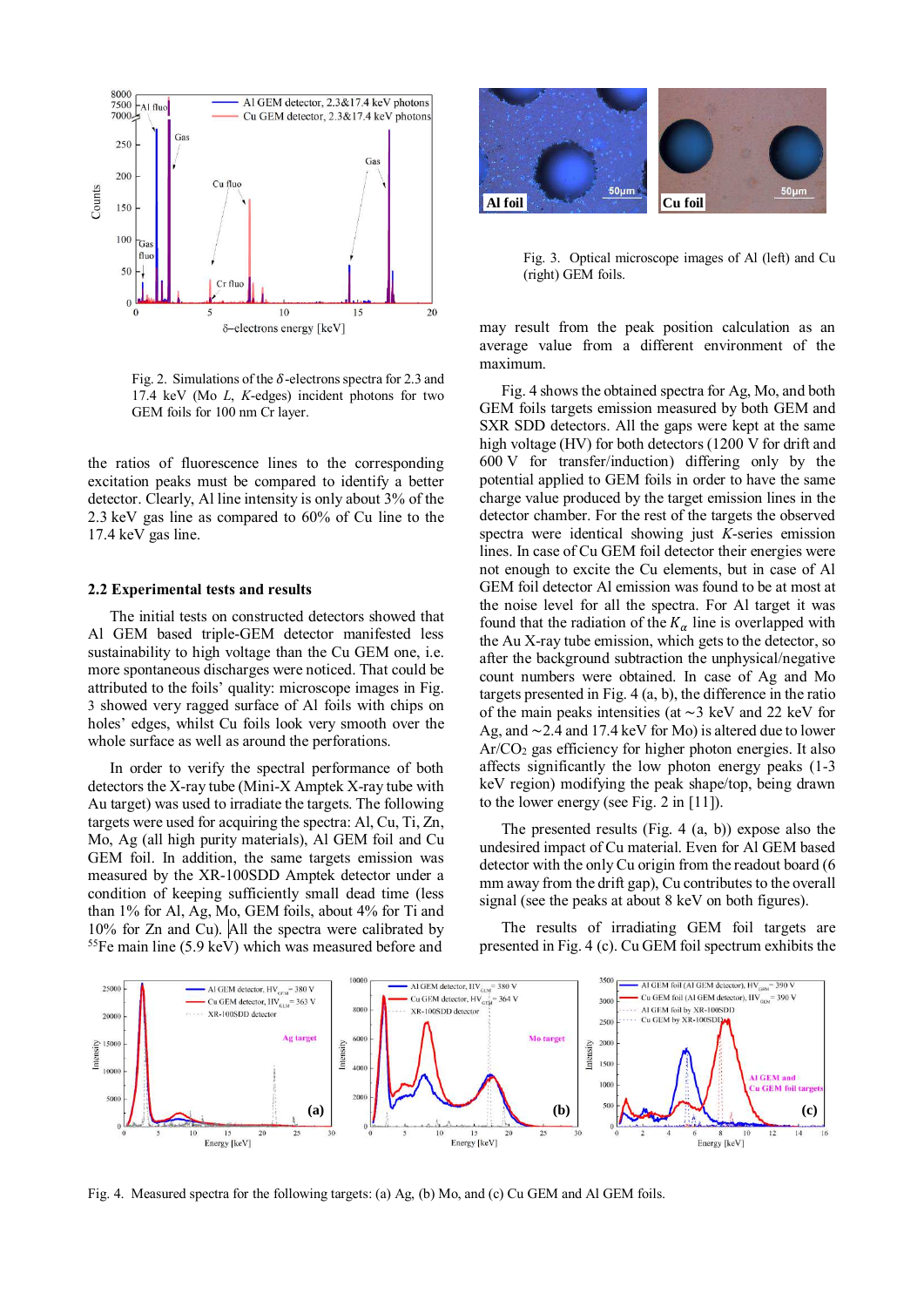Cu *K*-series lines (the broad peak at about 8 keV with the Ar escape peak at about 5 keV (copper line minus Ar excitation potential, 3.2 keV). The presence of chromium layer is not pronounced for this case except the small peak at about 2.5 keV, which could be the Ar escape peak related to the Cr *K*-series emission at 5.41/5.96 keV  $(K_{\alpha}/K_{\beta})$ , respectively). On the contrary, for Al GEM target, the Cr line is clearly visible at  $\sim$  5.5 keV with the Ar escape peak at  $\sim$ 2 keV. This can be explained taking into account both lower absorption and higher transmission through Al layer as compared to Cu layer.

# **3. Summary**

Imaging plasma diagnostics with energy discrimination of plasma radiation is another promising niche for GEM based technology that is under development. However, due to extreme brightness and wide range of plasma radiation, the incoming radiation might interact with the detector's materials. Such an interaction might produce a background signal that will be added to the signal from the plasma. Limitations on the detector's materials have to be imposed therefore. It is debated that copper, commonly used metal for GEM foil, may cause problems and, therefore, aluminum was proposed as a metal for GEM foil. In this work, for the first time to the best of authors' knowledge, the response of the Al GEM foil detector was studied and compared to the common Cu GEM foil one, both theoretically and experimentally. The simulation results were found to be in agreement with the measured spectra. These results provide an important information of the detector signal origin: both material and type of interaction occurred and support the conclusion that Al is more suitable material for this application.

Differing only by the foils material, two GEM detectors were routinely tested with no difference found in the detectors' basic performance except the slightly less resilient behavior of Al GEM foil detector to the HV applied, more spontaneous discharges were observed.

As imaging imposes perpendicular direction of the incident radiation, it requires minimizing all the inexpedient input coming from the detector materials interaction with the incident rays. For this purpose, the detectors were tested under various fluorescence emission. It was found that the main contribution of the unwanted signal comes from copper present in the widely used standard GEM foils, mainly from the upper face of the first GEM foil. Both simulated and measured spectra confirmed that Al foils based detector records much lower parasitic signal. As copper is the main element of the signal readout board, its presence is also observed in Al foils based detector, although about four times smaller. This necessitates total elimination of copper material from the photon sensitive detector chamber.

Additionally, irradiating the Al GEM foil, it was found that Cr layer could contribute to the obtained spectrum if the incident photon energy is higher the Cr excitation potential. Considering its low intensity even with taken into account attenuation by Al layer, it could be sufficient

for the imaging application. The simulation performed for less thick Cr layer (7 nm vs. 100 nm used in the technological process) led to a conclusion that decreasing Cr layer could get rid of Cr effect almost totally. For even more effective elimination of the intrinsic detector lines, the Cr layer could be replaced by Ti one, which has slightly less radiative performance. This will be taken into account in the next approach of the proposed GEM detector development. In addition, one must also consider the aspect of neutron activation of the surrounding material at the fusion experiment as a source of background radiation which is a separate and broad task (see, for example,  $[6]$ ).

# **Acknowledgments**

This work has been carried out within the framework of the EUROfusion Consortium and has received funding from the European Union's Horizon 2020 research and innovation programme under grant agreement number 633053. The views and opinions expressed herein do not necessarily reflect those of the European Commission.

This work was partly supported by Polish Ministry of Science and Higher Education within the framework of the scientific financial resources in the years 2015-2018 allocated for the realization of the international cofinanced project.

# **References**

- [1] F. Sauli, The gas electron multiplier (GEM): Operating principles and applications, Nuclear Instruments and Methods in Physics Research Section A 805 (2016) 2-24.
- [2] M. Chernyshova et al., Conceptual design and development of GEM based detecting system for tomographic tungsten focused transport monitoring, Journal of Instrumentation 10 (2015) P10022.
- [3] D. Mazon et al., GEM detectors for WEST and potential application for heavy impurity transport studies, Journal of Instrumentation 11 (2016) C08006.
- [4] M. Chernyshova et al., Development of GEM detector for plasma diagnostics application: simulations addressing optimization of its performance, Journal of Instrumentation 12 (2017) C12034.
- [5] D. Mazon et al., Design of soft-X-ray tomographic system in WEST using GEM detectors, Fusion Engineering and Design 96-97 (2015) 856-860.
- [6] M. Chernyshova et al., Gaseous electron multiplier-based soft x-ray plasma diagnostics development: Preliminary tests at ASDEX Upgrade, Review of Scientific Instruments 87 (2016) 11E325.
- [7] M. Chernyshova et al., Study of the optimal configuration for a Gas Electron Multiplier aimed at plasma impurity radiation monitoring, Fusion Engineering and Design 134 (2018) 1-5.
- [8] B. Mindur et al., Performance of a GEM detector with copper-less foils, Journal of Instrumentation 12 (2017) P09020.
- [9] M. O. Krause, Atomic Radiative and Radiationless Yields